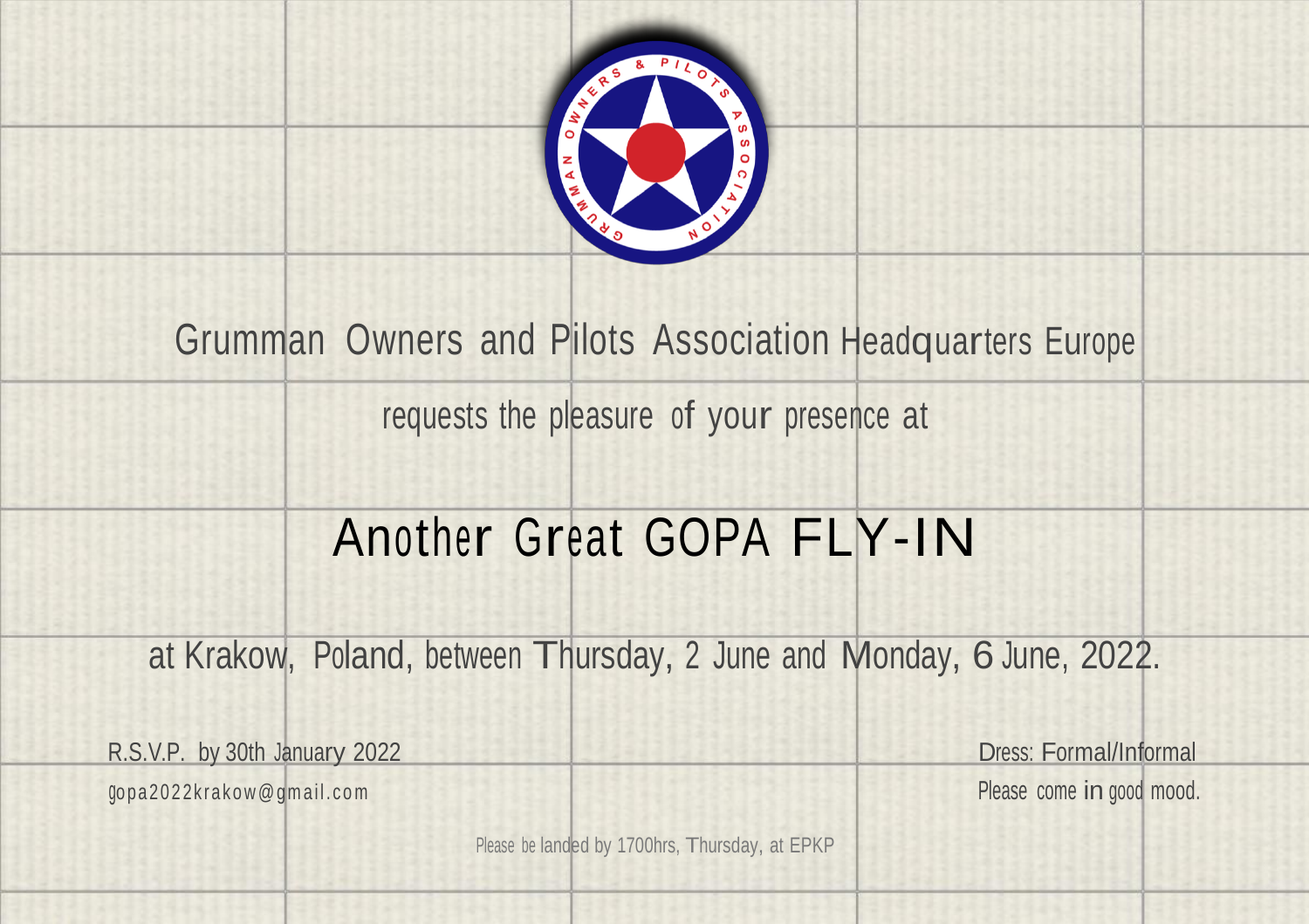# GOPA EUROPE 2022 KRAKÓW, POLAND

## - GENERAL INFORMATION -

Dear GOPA and AYA Members! Our Beloved Grumpies!

#### I. Intro

Krakow, located in southern Poland on the Vistula River, is a beautiful city and the former capital of the country from the period of Poland's greatest power, full of monuments and charm. Here you will find the old town with market square, the castle of Polish kings, the Jewish quarter, medieval rock salt mines and many other attractions.

This event will cover 5 days / 4 nights (Thursday June 2nd - Monday June 6th 2022, extended Pentecost weekend). For the purposes of our meeting we will take advantage of the hospitality of the Krakow Aeroclub airfield EPKP.

The intention of the organizers is to guarantee an adequate, well-balanced time for flying, sightseeing, eating, drinking and having a good time in a very, very good company.

This event is limited to 80 participants, please register in advance.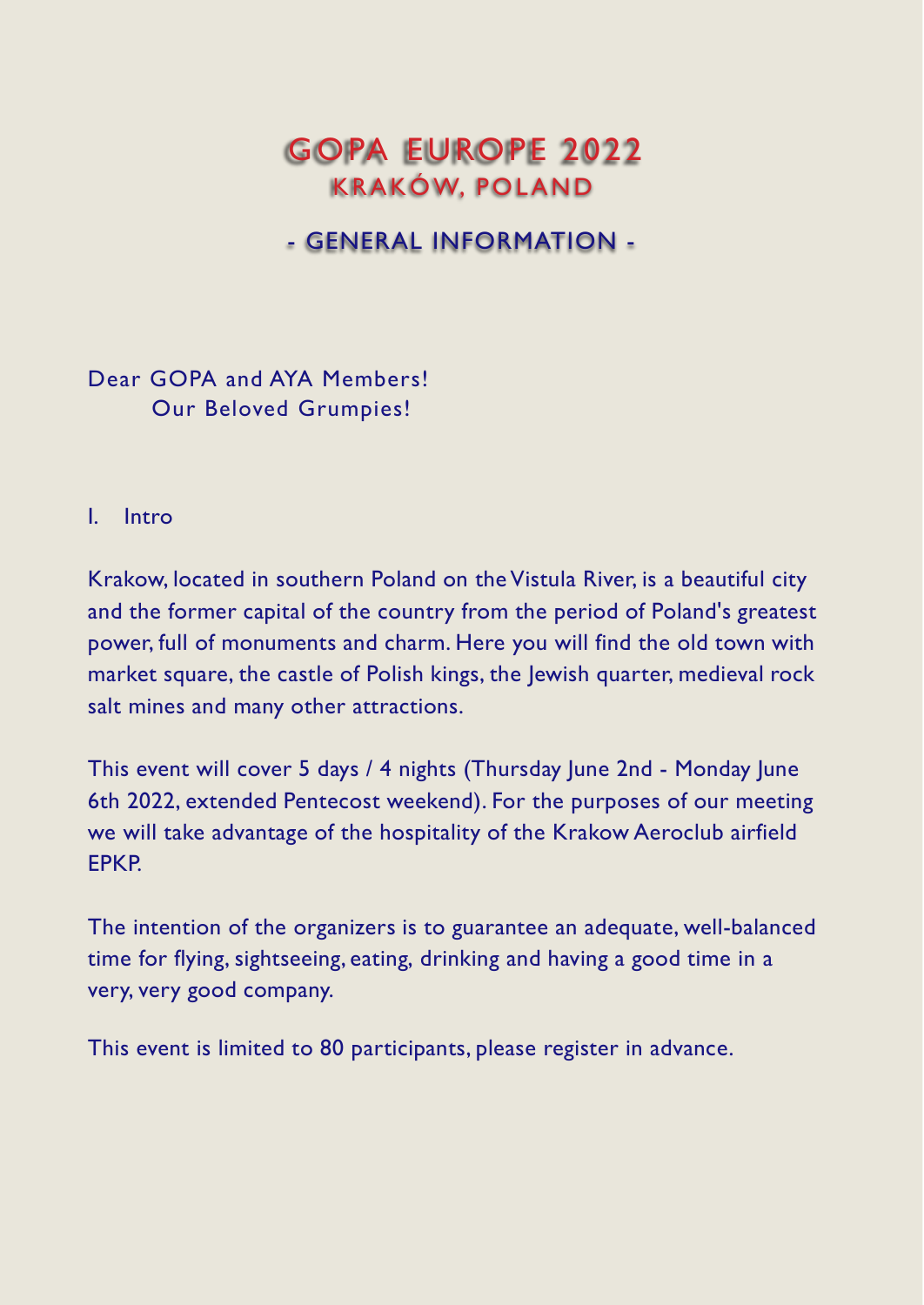

II. Arrival

We will be hosted by the Kraków Aeroclub airfield [Pobiednik](https://www.ais.pansa.pl/vfr/pliki/EP_AD_4_EPKP_en.pdf) Wielki EPKP located about 15 km north-east from the city center.

GOPA Representatives will meet you there, welcome you warmly and provide you transportation to the hotel.

You can find current [prices](https://www.aeroklubkrakowski.pl/lotnisko/stacja-paliw/) of avgas here, as seen on Oct 2021 it is  $\epsilon$  2,35/l incl. 23% VAT; standard landing and parking fees of  $€$  12 is under negotiation for our group.

For those who want to arrive by commercial airline choose KRK [Kraków,](https://www.krakowairport.pl/en/passenger/flights/destinations/regular-flights-schedule/) John Paul II Balice [airport.](https://www.krakowairport.pl/en/passenger/flights/destinations/regular-flights-schedule/) If many of you choose this scenario, we will try to send our representative to the airport to assist you.The price for a taxi from the airport to the hotel is around  $\epsilon$  20-25, per cab.

If you want to arrive by car please inform hotel about your parking needs.

There's also a possibility to use railways, taxi from the Kraków Główny station to the hotel costs  $\epsilon$  8-10.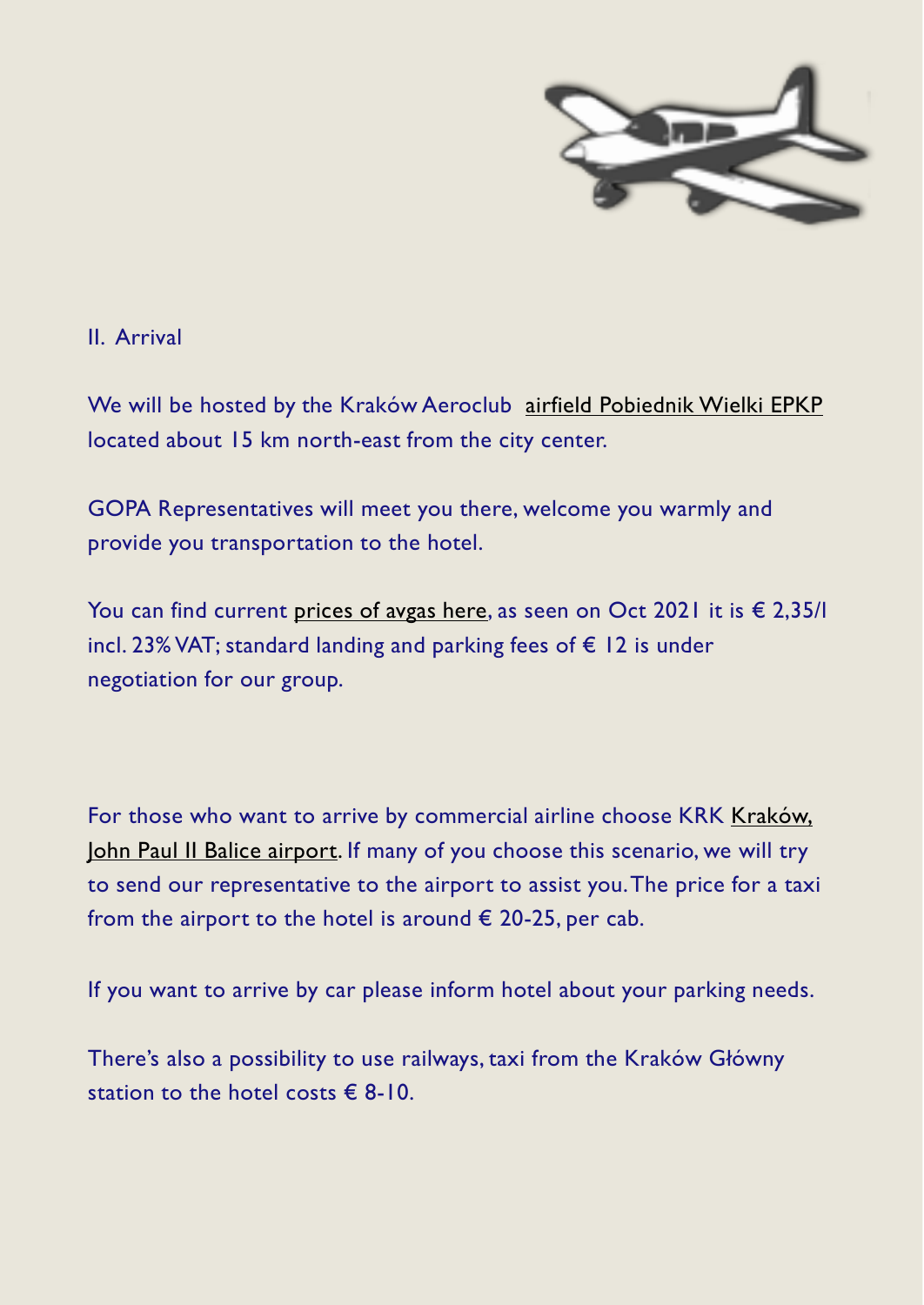## III. Hotel

After long and detailed investigation the Amber Boutique Hotel was chosen just to ensure walking distance from the best sights and attractions of the city (read: old town restaurants) as well as the warm and cozy atmosphere of its interiors. GOPA prices start from € 87 w/breakfast for double room.

Hotel has prepared for us this [special](https://booking.profitroom.com/en/hotelamber1/details/offer/297922?code=GOPA&currency=PLN) link to make your bookings easier; you can find all conditions there. In case of assistance needs please [contact](mailto:gopa2022krakow@gmail.com) Rafał [directly.](mailto:gopa2022krakow@gmail.com)

IV. Frame plan of the event.

Thursday, June 2nd afternoon till evening: arrival, meet again, re-socialize, have a Great Time. BBQ at the EPKP. Transportation to the Hotel.

Friday, June 3rd: morning: city [tour,](https://visitkrakow.com/sightseeing-in-krakow/) evening: some free time / shopping. For those who want - additional sightseeing (Auchwitz, Schindler).

Saturday, June 4th: if weather permits fly-out in co-operation with Krakow AeroClub pilots, we plan to make half-day fly-out to see the Tatra [Mountains](https://en.wikipedia.org/wiki/Tatra_Mountains) - from [EPKP](https://www.ais.pansa.pl/vfr/pliki/EP_AD_4_EPKP_en.pdf) towards [EPNL](https://www.ais.pansa.pl/vfr/pliki/EP_AD_4_EPNL_en.pdf) and [EPNT.](http://www.aeroklub.nowytarg.pl/_pliki/ep-ad-4-epnt-en%2C29811.pdf) Evening: Gala Dinner, venue under investigation.

Sunday, June 5th: morning, some relaxing after Gala Dinner. Afternoon: visit to [Wieliczka](https://www.wieliczka-saltmine.com/?_ga=2.70882704.1055112440.1634984753-769338565.1634984753) Salt Mine.

Monday June 6th: morning transport to EPKP and farewell.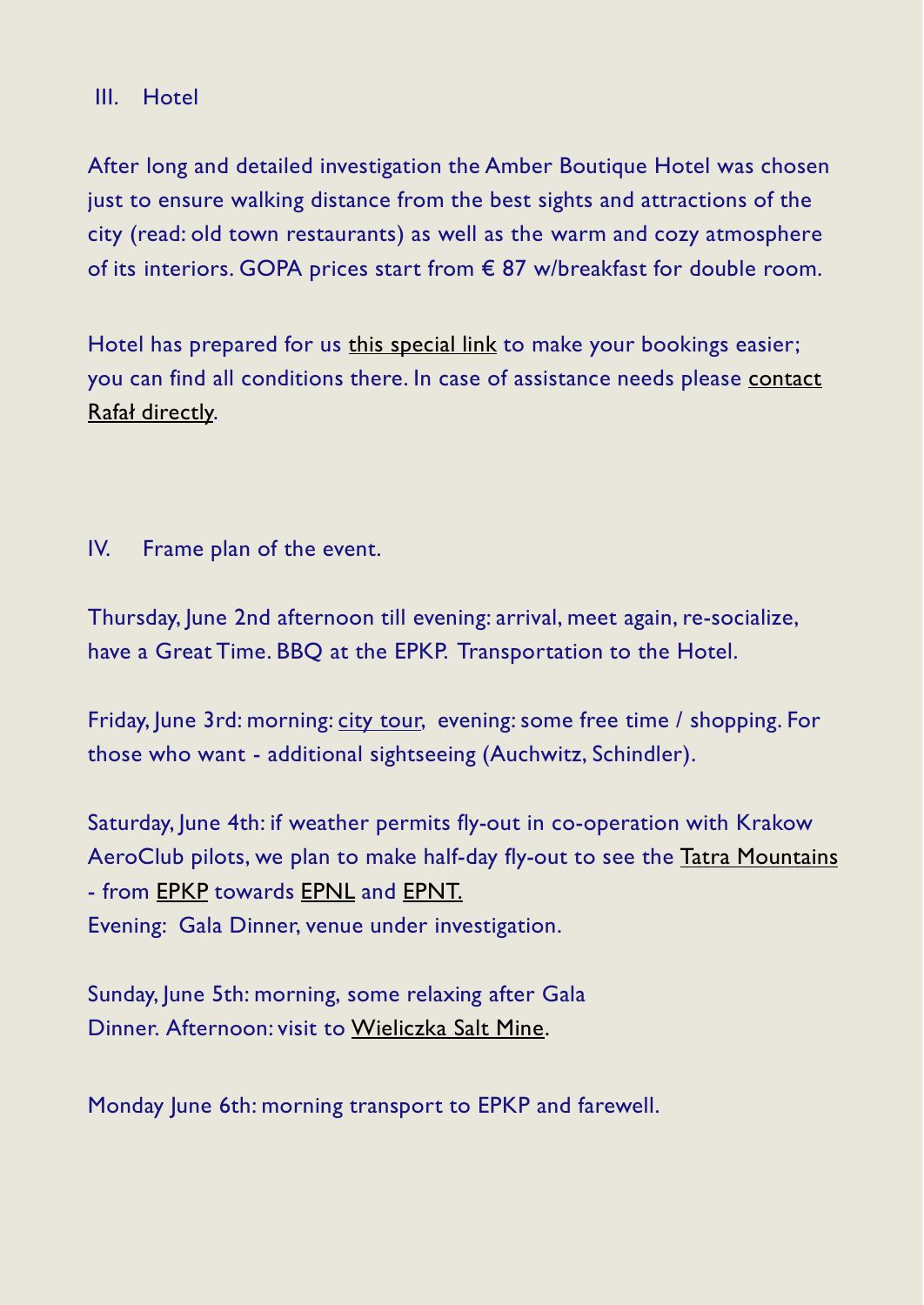For those who are interested we can arrange:

- visit to Oskar [Schindler](https://muzeumkrakowa.pl/en/branches/oskar-schindlers-enamel-factory)'s Enamel Factory

- a half-day visit to Auschwitz former Nazi German [concentration](http://auschwitz.org/en/) and [extermination](http://auschwitz.org/en/) camp.

Please choose proper option on the registration form.

## IV. Event Fee

To organize a welcome at the airfield, transport to and from the hotel, meals during your stay (excluded: evening meal on Thursday June 2nd and breakfasts), sightseeing of the city and attractions with transport during your stay as well as the Great Gala Dinner, we will ask you to pay  $\epsilon$  230 Euro. Details to be provided in confirmation email which will be sent once you fill out the registration form.This fee does not include: airfields (EPKP, EPNL,EPNT) charges, airplanes nor cars fuel, hotel stay, transport to and from the hotel if you arrive by commercial airline / car / train, extra museums - visit to Auschwitz, Schindler's Factory.

## V. Registration

Just to make things easier we have prepared Registration Form in electronic version, please click here to [register.](https://docs.google.com/forms/d/e/1FAIpQLScsxkWqG9OZFAkx2RctbV0IqnFCjpWx0lSATHMJuRWhp6IkbA/viewform)